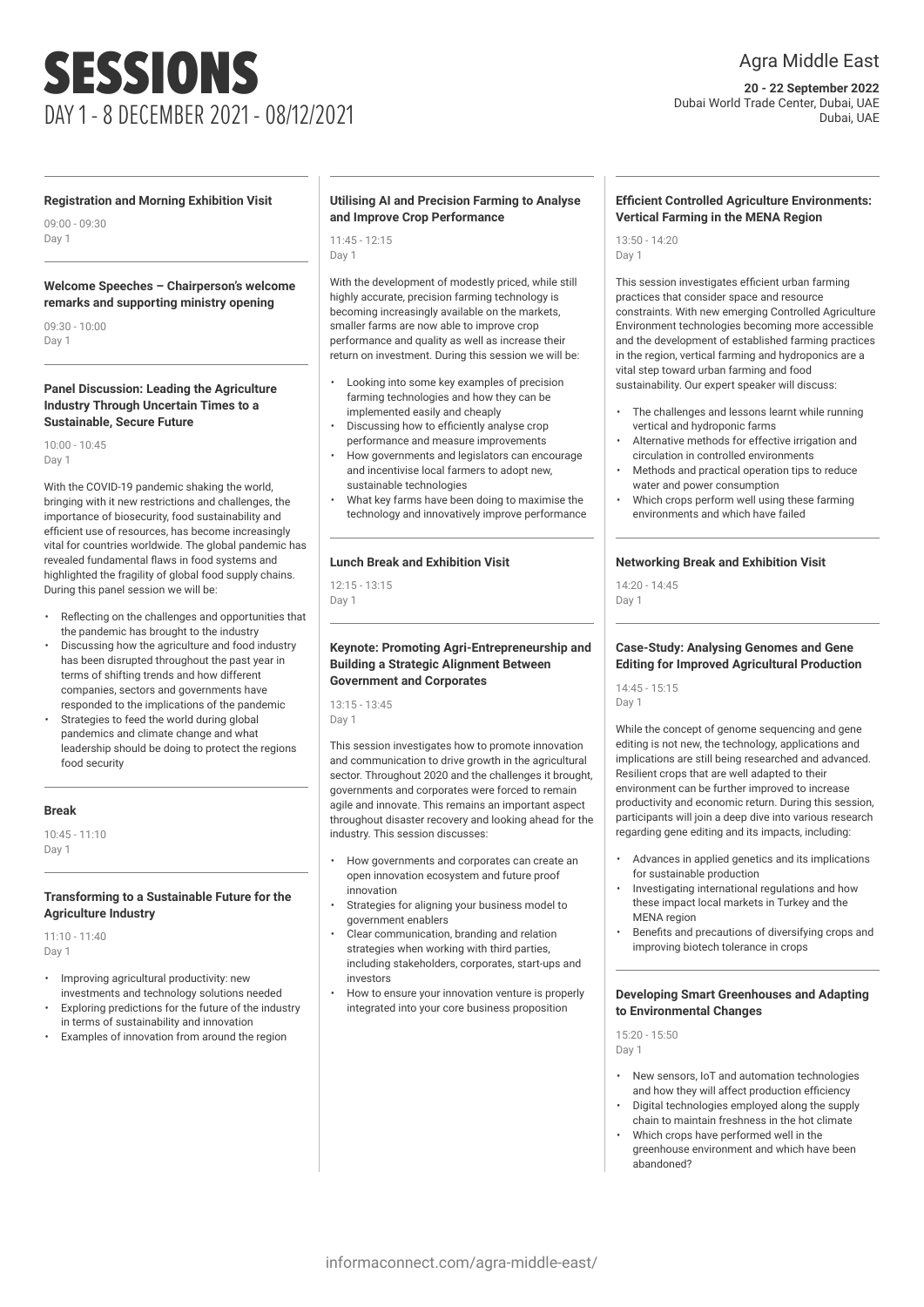# SCHEDULE DAY 1 - 8 DECEMBER 2021 - 08/12/2021

**20 - 22 September 2022** Dubai World Trade Center, Dubai, UAE Dubai, UAE

| <b>TIME</b> | <b>DAY1</b>                                                                                                                                                                                                         |
|-------------|---------------------------------------------------------------------------------------------------------------------------------------------------------------------------------------------------------------------|
| 09:00       | 09:00 - Registration and Morning Exhibition Visit<br>09:30 - Welcome Speeches – Chairperson's welcome remarks and supporting ministry opening                                                                       |
| 10:00       | 10:00 - Panel Discussion: Leading the Agriculture Industry Through Uncertain Times to a Sustainable, Secure Future<br>10:45 - Break                                                                                 |
| 11:00       | 11:10 - Transforming to a Sustainable Future for the Agriculture Industry<br>11:45 - Utilising AI and Precision Farming to Analyse and Improve Crop Performance                                                     |
| 12:00       | 12:15 - Lunch Break and Exhibition Visit                                                                                                                                                                            |
| 13:00       | 13:15 - Keynote: Promoting Agri-Entrepreneurship and Building a Strategic Alignment Between Government and Corporates<br>13:50 - Efficient Controlled Agriculture Environments: Vertical Farming in the MENA Region |
| 14:00       | 14:20 - Networking Break and Exhibition Visit<br>14:45 - Case-Study: Analysing Genomes and Gene Editing for Improved Agricultural Production                                                                        |
| 15:00       | 15:20 - Developing Smart Greenhouses and Adapting to Environmental Changes                                                                                                                                          |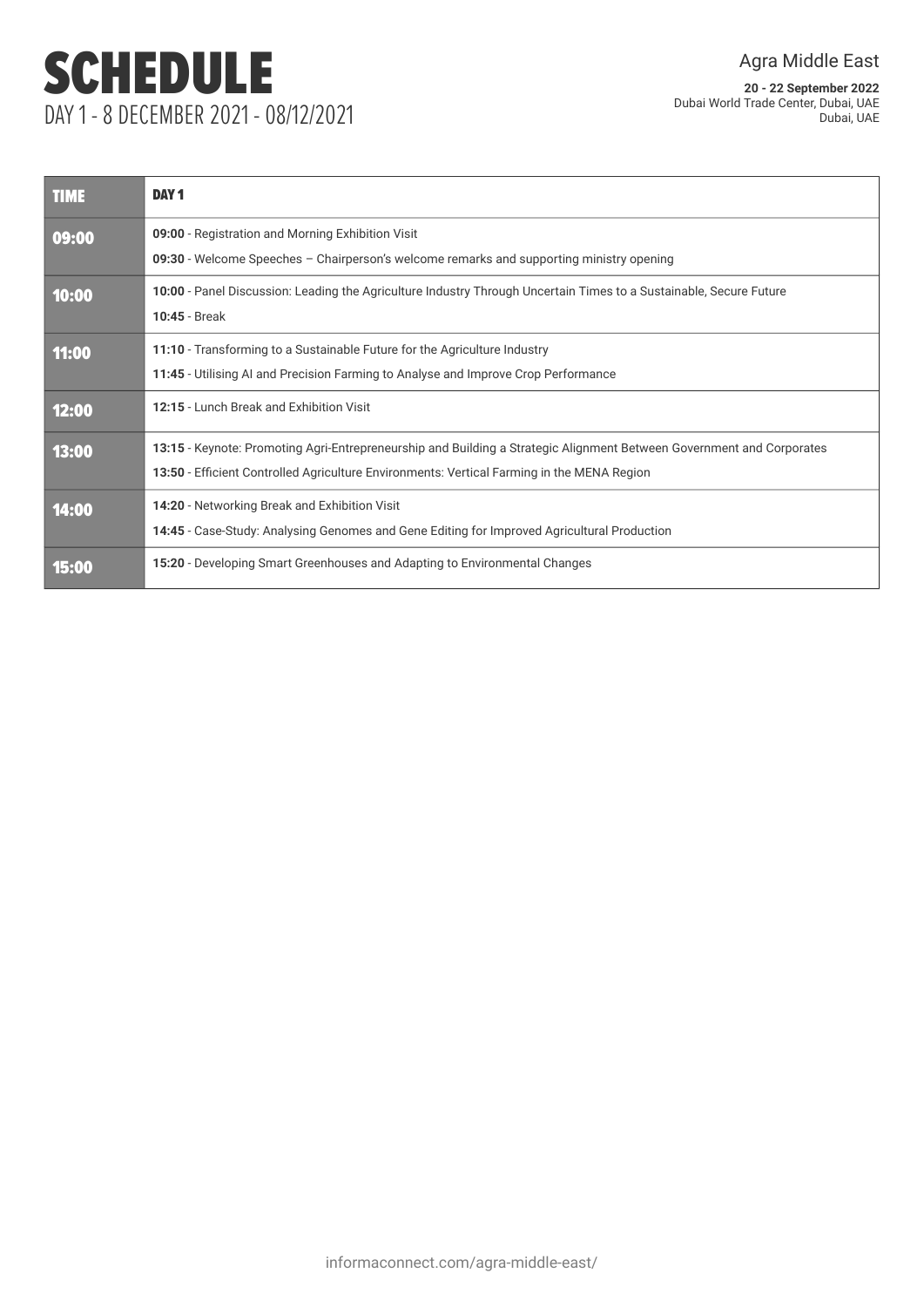# SESSIONS DAY 2 - 9 DECEMBER 2021 - 09/12/2021

# Agra Middle East

**20 - 22 September 2022** Dubai World Trade Center, Dubai, UAE Dubai, UAE

### **Chairpersons Welcome Remarks**

09:30 - 09:40 Day 2

### **Panel Discussion: Achieving Sustainable and Innovative Aquaculture Practices**

09:45 - 10:30 Day 2

Over the past 50 years, aquaculture has sustained a global growth and continues to grow increasingly as consumption increases and to compensate for the declining fisheries. Aquaculture is an important production sector for food security therefore, sustainable strategies, practices and environmentally friendly innovation and technologies are more important than ever. This session will focus on:

- Exploring new sustainable technologies improving aquaculture environments, including details such as cage culture, fish processing and nutrient and data processing
- Engaging dialog around feed, including original feed ingredients and improved feed efficiency as well as feeding systems and best management practice
- Analysing fish health, investigating new disease issues affecting fish farms

### **Panel Discussion: The Critical Importance of Supporting Fisheries and the Aquaculture Sector**

10:35 - 11:10 Day 2

- Discussion around government initiatives in aquaculture and various guidelines for sustainable development of aquaculture
- Discussing solutions for over-investment and excess harvesting capacity through effectively managing capital
- Planning co-management arrangements to promote diversity
- Projections for the future covering opportunities and strategies

# **Morning Networking Break and Exhibition Visit**

 $11:10 - 11:30$ Day 2

# **Optimising the Supply Chain from Production to Consumer**

11:30 - 12:00 Day 2

By improving the economic efficiency of resources, logistics, productivity and traceability through technology and various management tools, farms are able to boost socio-economic sustainability in the region. During this session, attendees will discover how to use analytics technologies to create value through optimising the supply chain, from production to the consumer. The session will discuss:

- Tools and models to use to help with logistics and resource management on farms
- Utilising subscription models for third-party stakeholders to improve productivity and maximise income for the farmers
- Use of blockchain technology to enhance transparency and traceability in order to prove product authenticity

### **Preventing and Controlling Disease: Best Practice for Biosecurity in Animal Farms**

12:00 - 12:30 Day 2

Biosecurity in farms is a highly critical for farm survival, safety and development. Concerns are of particular importance where production is limited and economic losses due to biosecurity would be significant. The issue of biosecurity measures to prevent disease outbreak and disease contamination, has been further highlighted in the public eye considering the COVID-19 pandemic. During this discussion, participants will be looking into:

- Biosecurity measures currently implemented on poultry farms around the region to be prepared against disease outbreaks
- Exploration around zoonoses associates with various animal farms and a checklist to decrease human health risks
- Practical measures and strategies that can be easily implemented to equip farms to contain any potential outbreaks of disease
- Best practices for vaccination protocols, isolation, cleaning and disinfection
- Discussion around prevention and guidelines for human and traffic flow for maximised control
- The future role of antibiotics in the animal farming industry

#### **Lunch Break and Exhibition Visit**

12:30 - 13:30 Day 2

# **Organic Farming in the UAE**

13:30 - 14:00 Day 2

# **Non-Toxic and Natural Control Methods for Sustainable Food Production/Pest Control**

14:05 - 14:35 Day 2

Pests are causing economic losses in the millions on an annual basis, threatening production and livelihoods. Not only are pests costing farmers in losses, but also in preventative costs. During this keynote session, participants will examine:

- The costs of spraying against pests and alternative techniques to protect crops including pheromone traps injection
- The environmental impacts and the impact to human health of toxic pesticides
- Best practices for injection and pest control
- Updates on development and non-toxic measures

# **Keynote: Employing Biostimulants and Nutrients to Protect Against Abiotic Stress and Support Global Food Security**

14:40 - 15:10 Day 2

Across arid climates, abiotic stress and lack of resources are major challenges for the whole industry. This session discusses:

- The practicalities of implementing biostimulants and micronutrients to protect crop production
- Challenges and complications faced when following this methodology in arid climates and how to overcome these challenges
- Measurable results from a successful case-study company

### **Irrigation Best Practices: Innovations for Arid Climates and Scarce Resources**

15:15 - 15:45 Day 2

- The impacts of water scarcity on the agriculture industry and food security in the Middle East
- Innovation that has been combating water scarcity in the region
- The future role of new innovations in reducing agricultural water consumption
- Utilising desalination practices and minimising freshwater consumption